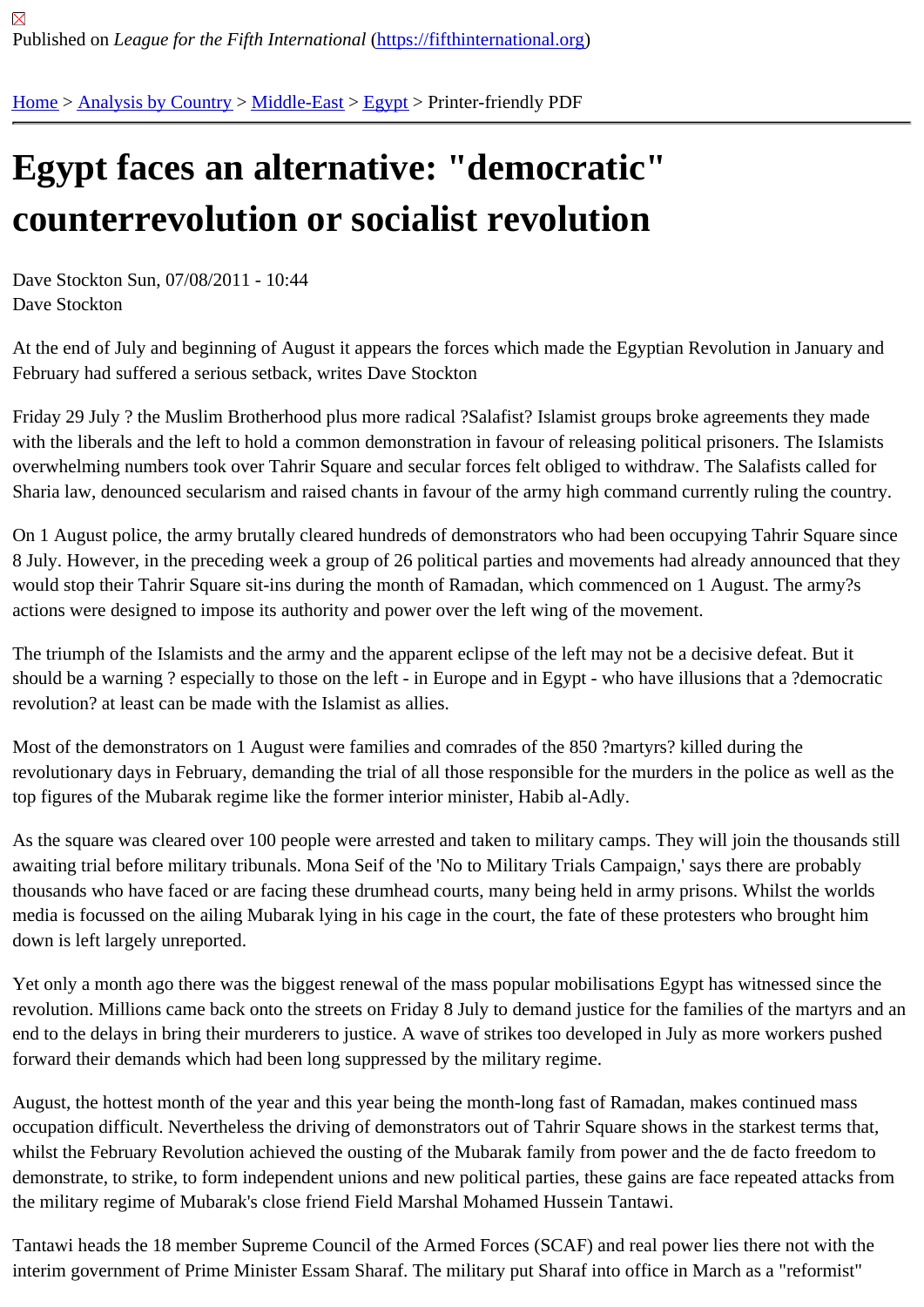screen for their continuation the old regime of repression and corruption.

On 22 July the mass upsurge once again forced him to reshuffle his cabinet and state that it had as its "first objective ... achieving the revolution's goals and preserving its gains", then Sharaf pathetically complained that the military were restricting his freedom of action. He declares his understanding and sympathy for workers demands for a real increase in the minimum wage whereas the SCAF have denounced the workers as selfish and manipulated by communists.

## **The role of the Islamists**

Meanwhile the military ? forced to put Mubarak on trial are looking for a base of mass support to counterbalance the mass mobilisations in Tahrir and the wave of workers strikes. They need to look no further than Egypt?s Muslim brotherhood. And the talks seem to be going well. Major-General Mohamed al-Assar, a member of SCAF, told the US Institute of Peace in Washington: "Day by day, the Brotherhood are changing and getting on a more moderate track." More moderate track is code for they are willing to become tools of the military regime.

Indeed the MB is now eager to follow the highly successful electoral path of Recep Tayyip Erdogan, of Turkey?s Justice and Development Party (AKP).

The brotherhood has also been talking to US representatives and Obama too has been making friendly noises. Clearly a plan is afoot to allow the MB into government ? maybe with some capitalist liberals - under military supervision. For all the West?s talk of a fear of Islamist take over, the reality is that they would be happy with an Islamist take over as long as they were loyal adjuncts of the western powers. Something like the AKP in Turkey is fine, Hamas in Gaza is not. The MB were considered to be more akin to Hamas in their opposition to Mubarak when he was the West?s man in Cairo, but now he is gone the oppositional MB can quite happily be co-opted into the mainstream of Egyptian politics.

If this happens then the workers and democratic youth who made the revolution ? who sacrificed their lives or were tortured and imprisoned for it - are to be cheated of the fruits of the February days by the people who either were on the other side Tantawi and the military or those who played a very ambiguous part in it, the Muslim Brotherhood.

During the final phase of Mubarak's overthrow it was the outbreak of over sixty strikes, with both political and economic demands, that decided the issue of whether the old dictator had to be sacrificed. Strikes and workplace occupations have continued with peaks in April and July.

On the other hand the regime got its way in a fraudulent referendum which approved the minimal amendment of the constitution and aborted democratic elections to a sovereign constituent assembly. Instead there are to be parliamentary elections in early September and a presidential election in November.

Revolutionaries must tell the truth to the working class and heroic youth ? neither the liberals nor the Islamists will be their allies in the struggle for workers rights, women?s rights, democracy and the international spread of the revolutions in the Arab and Muslim world. On the contrary they are the main forces of counterrevolution.

And behind them America and the European Union ? who were caught by surprise when ?their? dictators fell - are busy grooming new agents; some of them like the MB actually old enemies. That is why they are offering to load Egypt with chains of gold ? bilateral loans from G8 countries or IMF loans.

So far popular opposition to these and the neoliberal strings attached, has prevented the government acceding to them. But if the counterrevolutionary forces win a ?democratic mandate? in September-November, doubtless the new administration would eagerly accept. These chains would be the usual conditions - privatisation, austerity, opening up Egypt to the multinationals.

## **Democracy and socialism**

So how is the left, particularly the revolutionary socialist groups ? still only hundreds strong ? going to mount